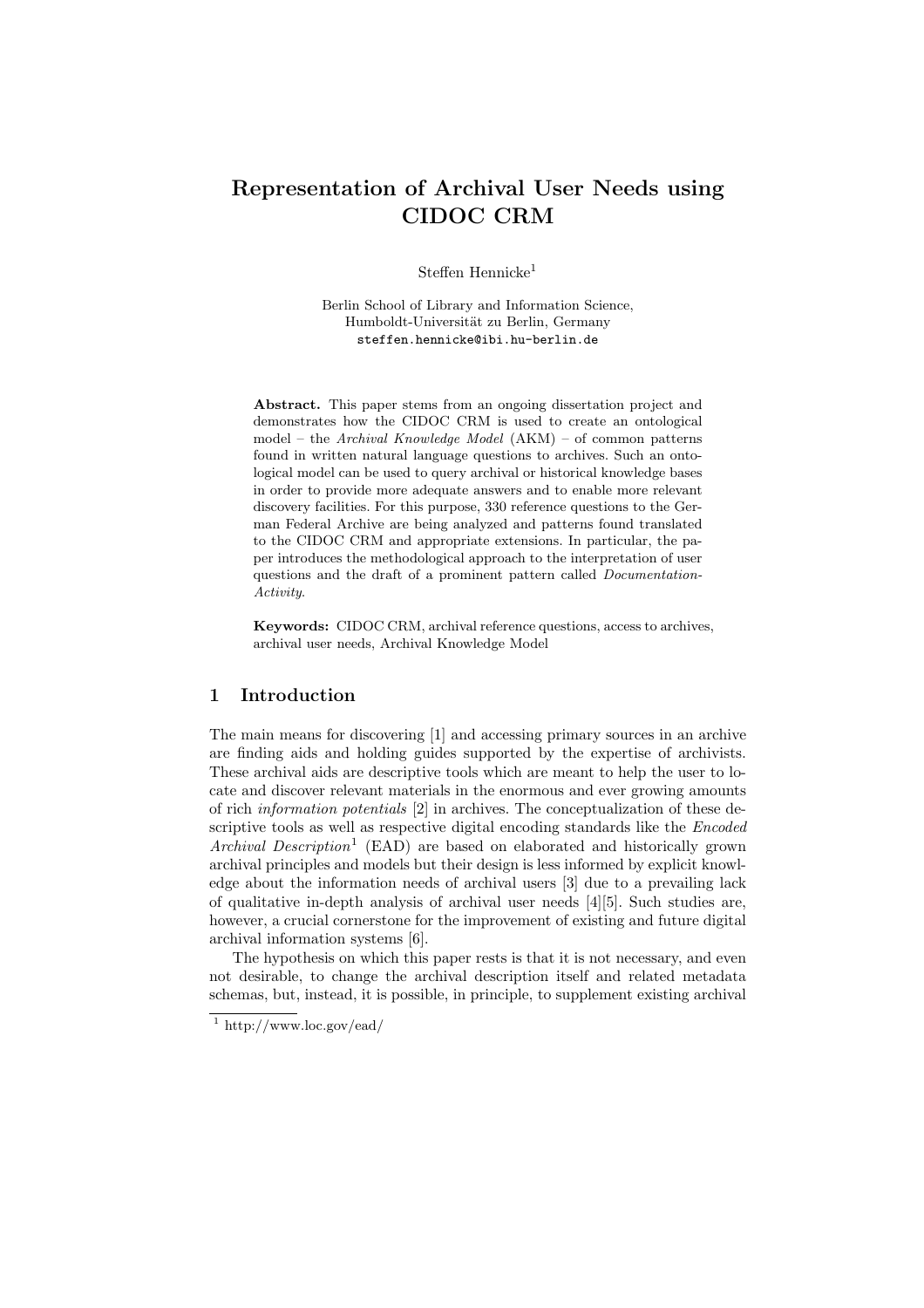and historical knowledge bases with an ontological model which matches typical patterns from user inquiries to archives. Such an ontological model would make knowledge explicit and add relevant context which is necessary to adequately answer typical user questions and to create better discovery systems. Furthermore, such ontological models enable empirically qualified assessments of metadata schemas for archival information systems but also of archival cataloging rules.

The general research question, therefore, is if there is a hypothetical ontology which can represent user inquiries and their probable interpretations as formal queries against a model of the archival target world that would adequately answer the inquiry or its implicit purpose. The result of this analysis is an ontological model which represents inquiry patterns of different abstraction levels to archives in the form of queries to this ontology. The CIDOC CRM<sup>2</sup> has been chosen as the ontological target model mainly for its strong empirical foundation and event-based conceptualization of historical processes. Written reference questions<sup>3</sup> from the German Federal Archives, the Bundesarchiv, have been chosen as research data. This type of research data has been largely neglected in the analysis of user needs in the archival domain, although they document a mostly unfiltered information need in the users own words.

A brief literature review will establish the general research context followed by a short introduction of the research data and the methodological approach to the analysis of questions.<sup>4</sup> The focus of this paper lies on the demonstration of the interpretative translation of natural language questions to a common ontological representation. Two examples will demonstrate how shared patterns in user questions and their probable interpretations can be translated to an ontological model, the Archival Knowledge Model (AKM), covering and extending the CIDOC CRM. The specific pattern presented in this paper is called Documentation-Activity which proposes two new classes as extensions to the CIDOC CRM. It is important to bear in mind that all results presented in this paper are preliminary and research is ongoing.

## 2 Research Context

The limitation on "simple answers to clear cut, search term-based questions" [7] is one of the core problems of today's information systems on the Web. Patternoriented retrieval could describe many more complex questions whose answers go beyond the capacity of simple querying [8]. This limitation poses a significant

 $\sqrt{2}$  http://cidoc-crm.org/

<sup>3</sup> The term reference question refers to a request of a user to a staff member of a library or archive for information or assistance regarding the provision of any kind of information. Such a request can either be posed in person at a reference desk or remotely by phone, mail, or e-mail. In this study, only written reference questions by mail or e-mail are being analyzed.

 $^4$  For more details on the dissertation, please confer the extended abstract which will be presented at the Doctoral Consortium of the TPDL 2013 and published in the conference proceedings.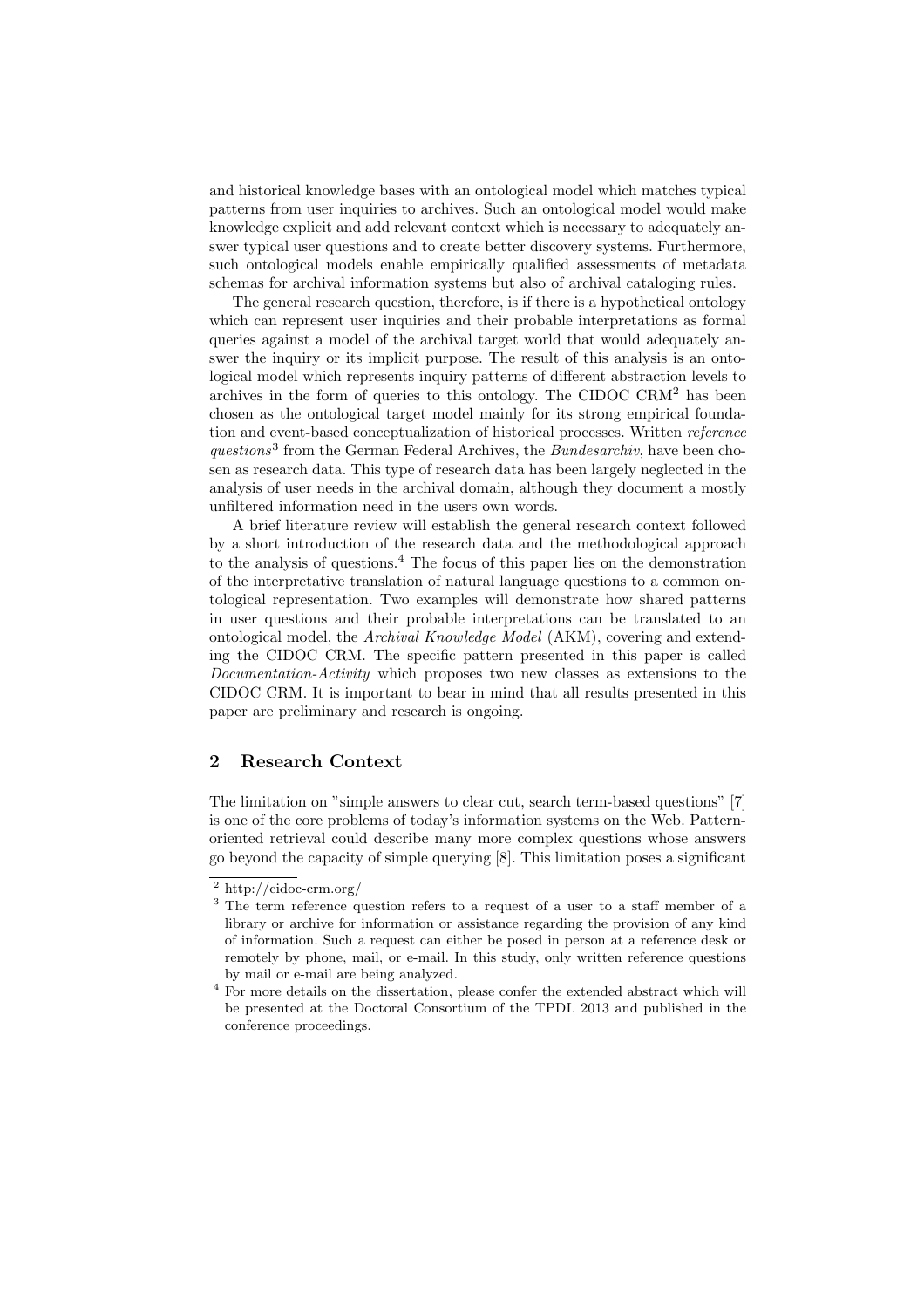barrier to more sophisticated and integrated information systems. Part of this problem is a prevalent focus on traditional library cataloging and methodology in describing and contextualizing objects of interest. At the same time, today "the key challenge of organizing information is to construct systems that aid understanding, contextualizing, and orienting oneself within a mass of resources" where models help to bridge a semantic gap between the formalizations in information systems and the conceptualizations of scholars [9]. Instead of a Global Knowledge Network [7], mostly isolated "silos of information" exist which all employ their own idiosyncratic structures and data encodings. The Semantic Web addresses these issues in its research agenda. However, this agenda suffers from an "almost exclusive focus on 'terminology' rather than 'ontological structures'" resulting in the neglect of fundamental and complementary lines of research [7]. One such missing line of research is how typical user questions are formally structured. The systematic and in-depth analysis of original user questions from different stages of the research process is important and has the potential to provide, for example, necessary information on query mechanisms or adequate granularity of ontologies [7].

Discovery is one of the most important and re-occurring stages in research processes especially distinctive for historical inquiry in archival settings. As already mentioned, research in the archival domain exhibits a lack of in-depth user studies [10]. The study of Duff and Johnson [11] is one of the few which looked at the type and structure of user reference questions to archives.<sup>5</sup> Regarding the domain of historical research, Case [15] concluded that history "may be less well served by classification and indexing than any other academic field" and that the "accomplished scholar - and particularly the historian - is not often aided by the disciplinary boundaries that library classification schemes enforce." Instead of the "disciplinary model of a body of knowledge, subdivided by place and period", the so called "problem-oriented model" should be used as the basis for the design of future tools and services for historians. At the same time, Case correctly points out that it is not viable to fundamentally change documentation practices and reorder collections of archives and libraries but that special services and tools might be able to bridge (semantic) gaps between the user and existing knowledge bases.

## 3 Research Data

The Bundesarchiv is the Federal Archives of Germany who are responsible for the permanent preservation and accessibility of federal archival documents from the civil and military archives of the Federal Republic of Germany (since 1949) and its predecessors. In addition, significant documents of private origins and from political parties, associations and societies are kept in the archive. The number of written inquiries to the Bundesarchiv amounts to roughly 60,000 per

<sup>5</sup> Similar studies are, for example, from Collins [12], Conway [13], and Gagnon-Arguin [14].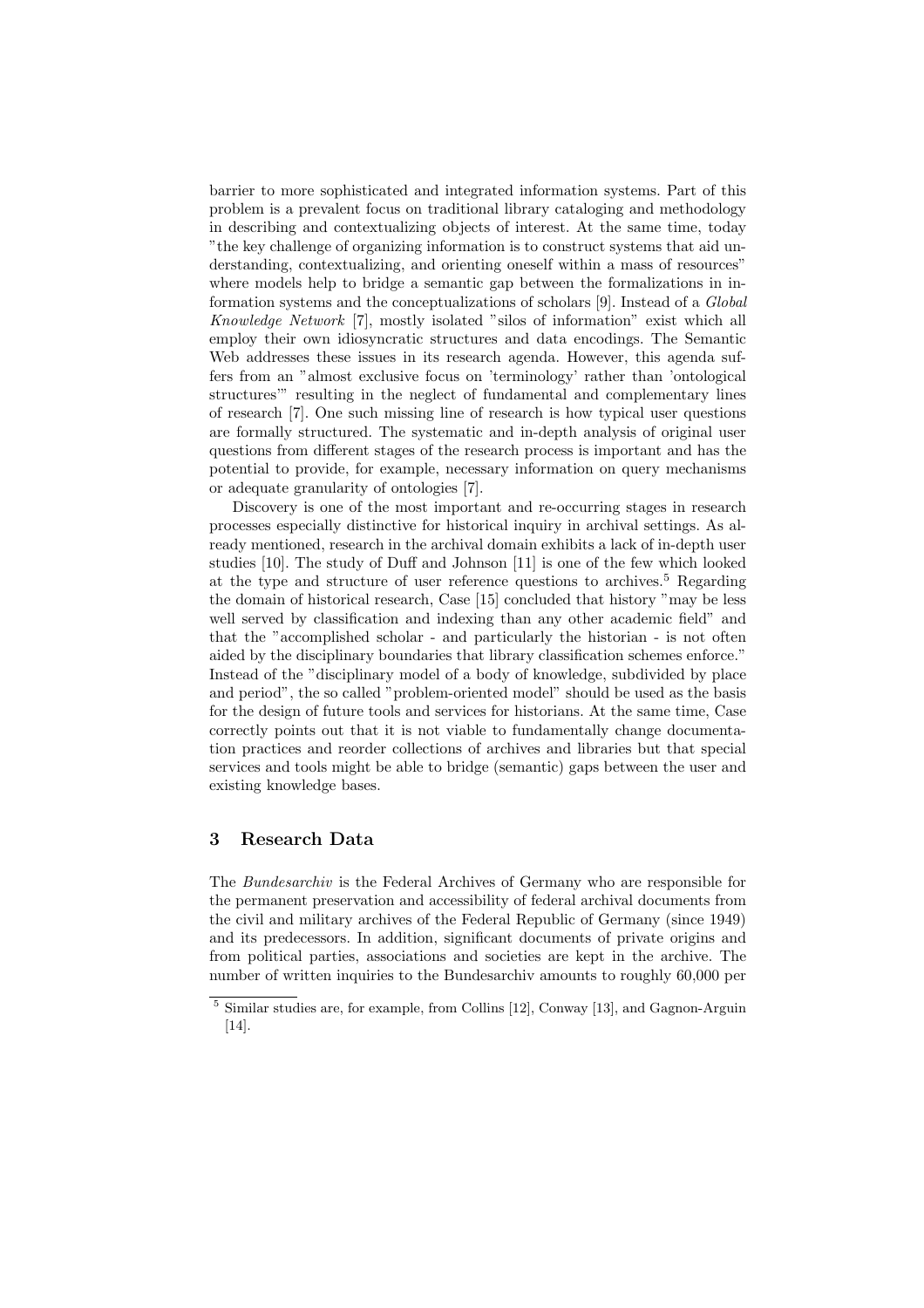year, based on the numbers from 2008 and 2009.<sup>6</sup> The Bundesarchiv has granted supervised access to their user files which contain a physical documentation of the correspondence and interaction between a user and the archive. Each user file carries an identification number which is retrievable through a database system offering a small range of search facets<sup>7</sup> related to the user and associated user files. Based on these facets a sample of 196 user files was retrieved, which was further complemented by a special selection of 40 rich user files which had been collected by the head of the department Stiftung Archiv der Parteien und Massenorganisationen der DDR im Bundesarchiv (StA). The sample of user files shares as a general historical and topical horizon Contemporary German History  $(19<sup>th</sup>$  and  $20<sup>th</sup>$  century) and contains rich and challenging inquiries. The sampling process was informed by educated assumptions, professional advice of archivists, and skimming through user files. The collection was stopped when the questions extracted from the user files appeared to exhibit no new qualities or substantial variances. Reliable information about the users' background was not available.

In total, 236 user files have been selected from which 100 were available for further study. Only 60 user files contained at least one explicit or implicit information request as part of an inquiry by email or letter. From these 60 user files,  $546$  single questions were extracted and pre-analyzed<sup>8</sup> according to the methodology of Duff and Johnson [11] with very similar results. Regarding the type of question, 260 questions were of type "explicit" or "implicit resource discovery" (material-finding, specific form, specific item, consultation), 70 questions were "factual", and 216 questions consisted of "administrative/directional", "user education", or "service request" questions. The questions of the type "resource discovery" and "factual", in total 330 questions, are part of the discovery stage in the research process and are currently being analyzed as described in the following sections.

## 4 Methodological Approach

The methodological approach taken in this study goes beyond the analysis of the mere utterance level and syntactic structure of the inquiry and focuses on the interpretation of the questions. Here, the sense of an inquiry is interpreted in order to discover the implicit questions with regard to a certain domain of discourse. In the scope of this work, two domains of discourse are being distinguished: the archival domain of record keeping and the domain of historical

 $^6$ http://www.bundesarchiv.de/oeffentlichkeitsarbeit/publikationen/taetigkeitsberichte/

<sup>7</sup> This includes, for example, the general purpose of the inquiry as given by the user on the user management form, a general subject and time frame of the inquiry's topic, or the department initially responsible for processing the inquiry which allows concluding on the origins of the archival material. However, it is important to note that these classifications are coarse and not meant for precise retrieval of user files based on these search facets.

<sup>8</sup> The publication of the results is in preparation.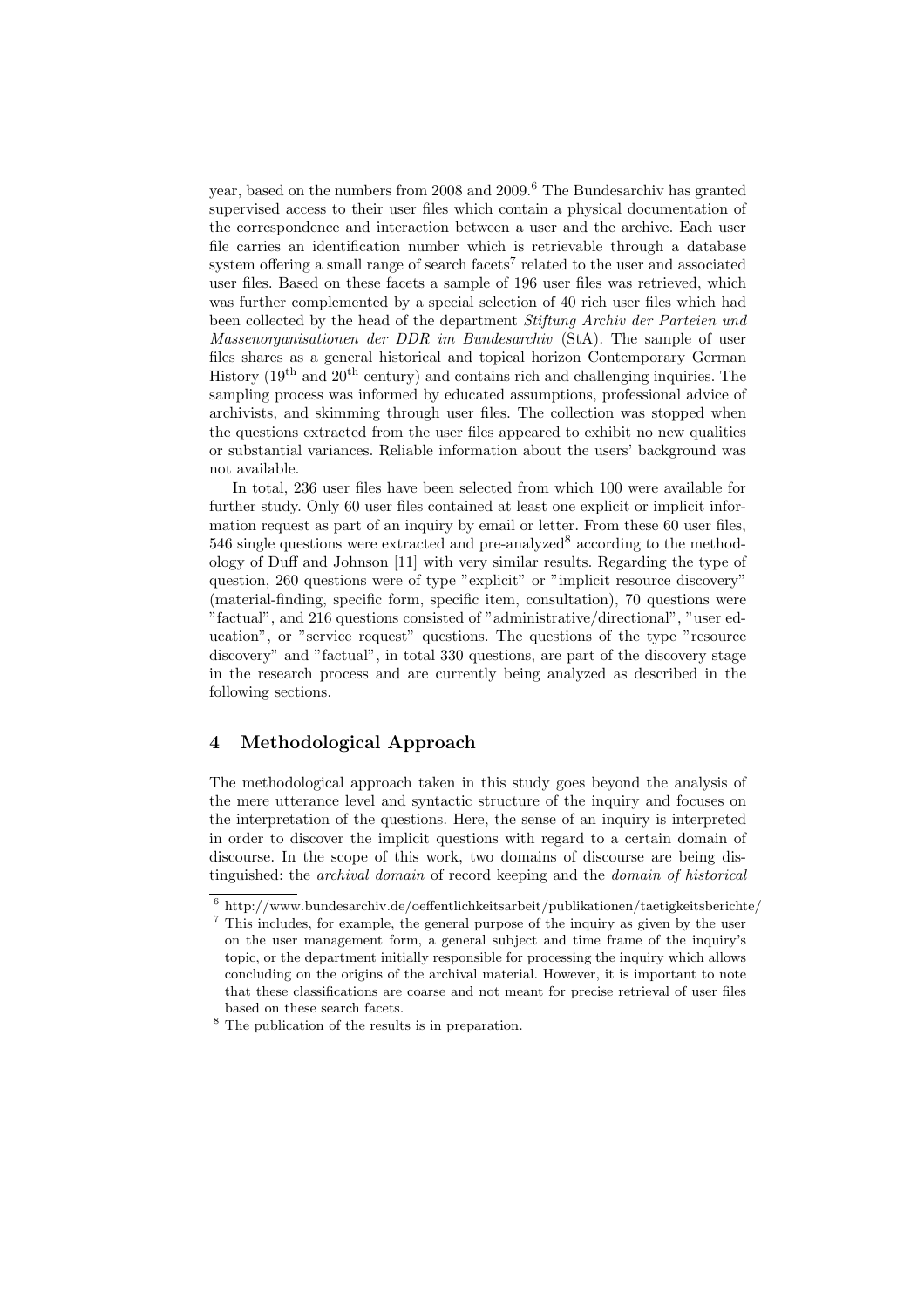inquiry for which traces and evidence can be expected to be found in the archive. These two domains constitute the epistemological baseline for the interpretation of the inquiries: What might the user need to know in order to satisfy his research interest? Reality is then described in a way so that it fits the perceived epistemological interest of the user and his question. This process is necessarily an act of interpretation and relies on educated intuition regarding both domains and necessarily filters probable implicit questions. It does not, to be sure, aim at "truthful" models in terms of some perceived "objective" meaning or structure of a question. Regarding such epistemological issues of interpretation in relation to historical science and theory of history, the approach to interpretation taken here understands itself as *meta-theoretical*, similar to Gardin [16] in the domain of archeology. It is agnostic to specific types of historical sciences but reflects patterns applicable to general historical inquiry.

The patterns which are identified in the questions are modeled in CIDOC CRM which describes historical facts in terms of possible relations between universals. It is the result of an empirical analysis of existing conceptualizations of the cultural-historical world in the form of metadata structures. One of the most important design principles of the CIDOC CRM is to represent the past as discrete events. Material and immaterial persistent items are present at events either as a concept or via a physical information carrier. History, therefore, is conceptualized as meetings of persistent items through events in space-times [17]. The historical-archival domain of the analyzed inquiries is in the scope of the CIDOC CRM. For these reasons, its methodology is adopted in this work and it is tried to identify whether the CIDOC CRM will completely or partially cover the hypothetical ontology. In the latter case, appropriate extensions to the CIDOC CRM will be proposed.

Formally, an ontology engineering approach is employed in that the inquiries and their interpretations are being translated to an ontological model based on the CIDOC CRM and appropriate extensions.

# 5 Translating Patterns of Questions to CIDOC CRM

Two examples will motivate how questions are being analyzed and how their interpretation is formally represented in an ontological model based on the CIDOC CRM. An inquiry typically consist of contextual information and one or more direct or indirect questions.<sup>9</sup>

#### 5.1 Example 1

Context: One source I would like to consult are the police- and surveillance reports for the Weimar Republic which are about revolutionary movements. I would

<sup>&</sup>lt;sup>9</sup> All questions have been translated from German to English by the author of the paper. Text in square brackets has been added either to make named entities anonymous or to clarify the meaning of certain paragraphs. Finally, red borderlines indicate the entity at which a question is targeted.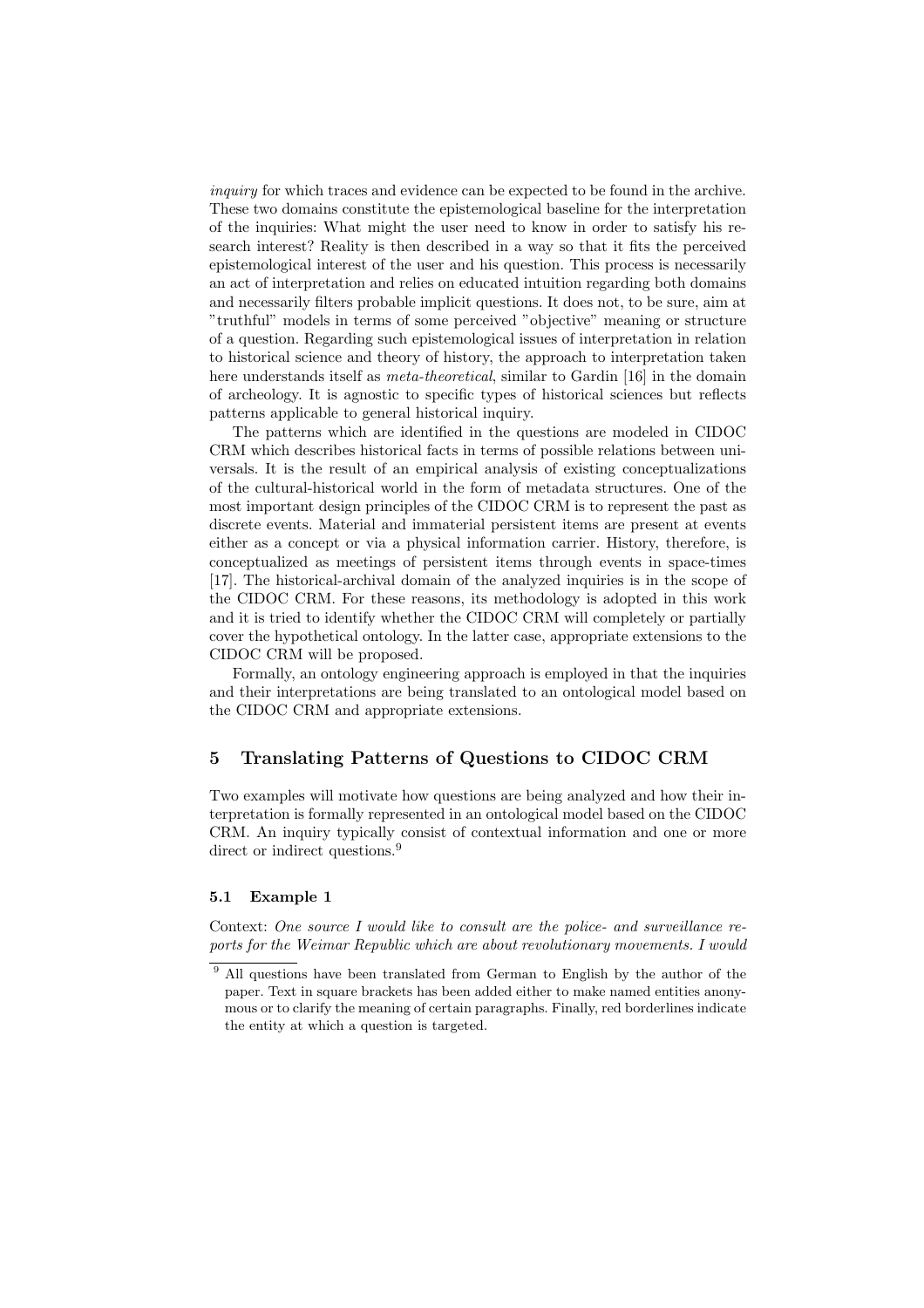like to know what the surveillance agency of the Reich (or the ones of the Länder) had to say about [person name].

Question 1: Do you know if the Bundesarchiv holds such documents?

Question 2: Which agency of the Reich was responsible for the surveillance of the revolutionary movements? The Reich or the Länder?

The given elements in these two questions and their context are the name of a specific actor ("[person name]"), the type or function of a group ("revolutionary movements"), the type or function of a legal body ("surveillance agency of the Reich"), the type or function of documents ("police- and surveillance reports"), and the name of a period ("Weimar Republic").

The interpretation of the questions can be structured into two principle steps. The first one is concerned with the *wanted* information asking for the research interest of the user's question: Which are probable or adequate answers to the question with regard to the domain of historical inquiry but also to the archival domain?

In the case of the first question the user is looking for reports which are the result of a policing or surveillance activity targeted at a specific type of group ("revolutionary movements") or at a specific person ("[person name]"). In that way, the first question could be even seen as a two-fold question. The results of these policing or surveillance activities are documents about the activities of the aforementioned actors. Such documents as routinely products of a governmental institution are now stored in an archive. The user wants to know if such documents are available in the Bundesarchiv. Therefore, the information the user wants are pointers to appropriate documents, for example, call numbers of files likely to contain relevant documents.

The second question in the example is a fact-finding question. It operates with the same given information but asks for a different wanted information. The user wants to know which agency was generally responsible for surveillance activities targeted at a specific type of actor. He is inquiring for a name of one or more legal bodies. The word "responsible" is important because it stresses the fact that whatever agency conducted the surveillance activities did so following a mandate which formally delegated said responsibility to the agency.

The second interpretation step comprises the translation of the question, its context and its interpretation to the CIDOC CRM. The CIDOC CRM suggests that historical facts and entities are related to each other through events which form the world lines in history. Therefore, the second interpretation step asks how the given and wanted information entities relate to each other.

The first two-fold question can be represented in CIDOC CRM as shown in figure 1. This is a simplified representation expressing the formal basic structure of an answer adequate to satisfy the wanted information or the research interest.<sup>10</sup> The interpretation of the question is evident and materialized by the

 $10$  The implicit question for pointers to documents, for example, a set of call numbers, is not the point when translating to CIDOC CRM but the context of the documents of interest. Identification for retrieving the actual physical document is not in the scope of this ontological model.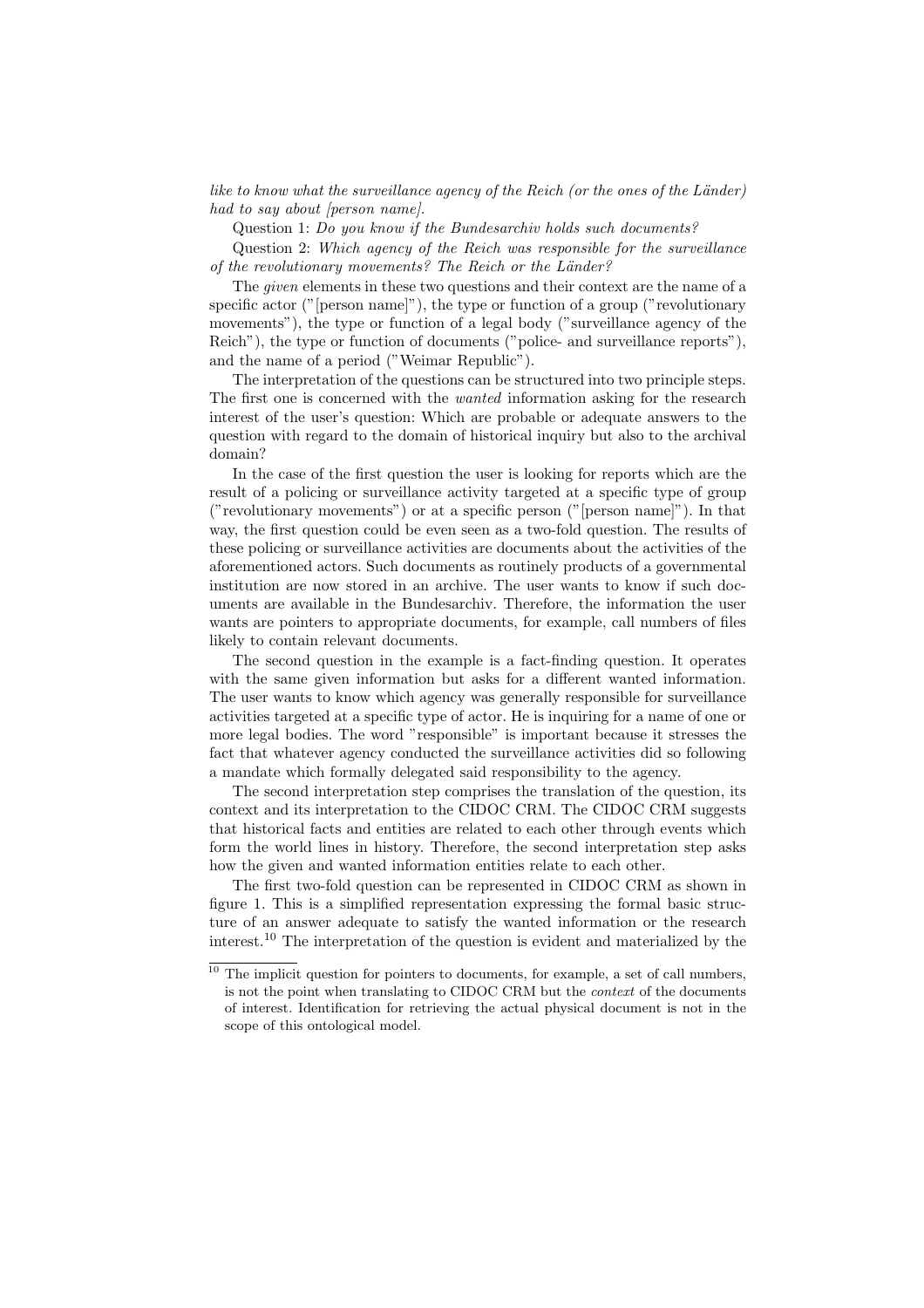documentation activity in the center of the figure. This class is a proposed extension to the CIDOC CRM and will be introduced in more detail later on. The documentation activity is seen as being implicit in the historical reality referred to in the question: The police- and surveillance reports have been created during an event, or a series of events, which "documented" some events which are qualified by the participation of an actor ("[person name]") or a specific type of group ("revolutionary movements"). The documentation activity is following a mandate which captures a specific type of "documented plans (...) for deliberate human activities".

Most importantly, mandates specify or govern documentation activities. This class is another proposed extension to the CIDOC CRM and will also be introduced in more detail later on. In the case of the first two-fold question the mandate has a specific type of group as its principle target and at the same time aims at a specific actor. Furthermore, the mandate is assigned to an actor, in this case an institution, who carries out the actual documentation activity which, as the last relevant contextual information, falls within in the historical period of the Weimar Republic. Documents which are the result of this constellation are relevant documents and may adequately answer the user's first two-fold question.



Fig. 1. Question 1 in AKM

Figure 2 shows the translation of the interpretation of the second question to the CIDOC CRM. An adequate answer can be modeled within the same pattern as for the first question. In this case the wanted information is the name of an actor who had the mandate to police or to keep under surveillance revolutionary movements during the Weimar Republic.

These two questions and their representations in CIDOC CRM show a common core pattern which is grouped around a documentation activity which documents events and which is following a specific mandate. This relation between documentation activity and mandate is essential. It can be identified in many other questions through interpretation.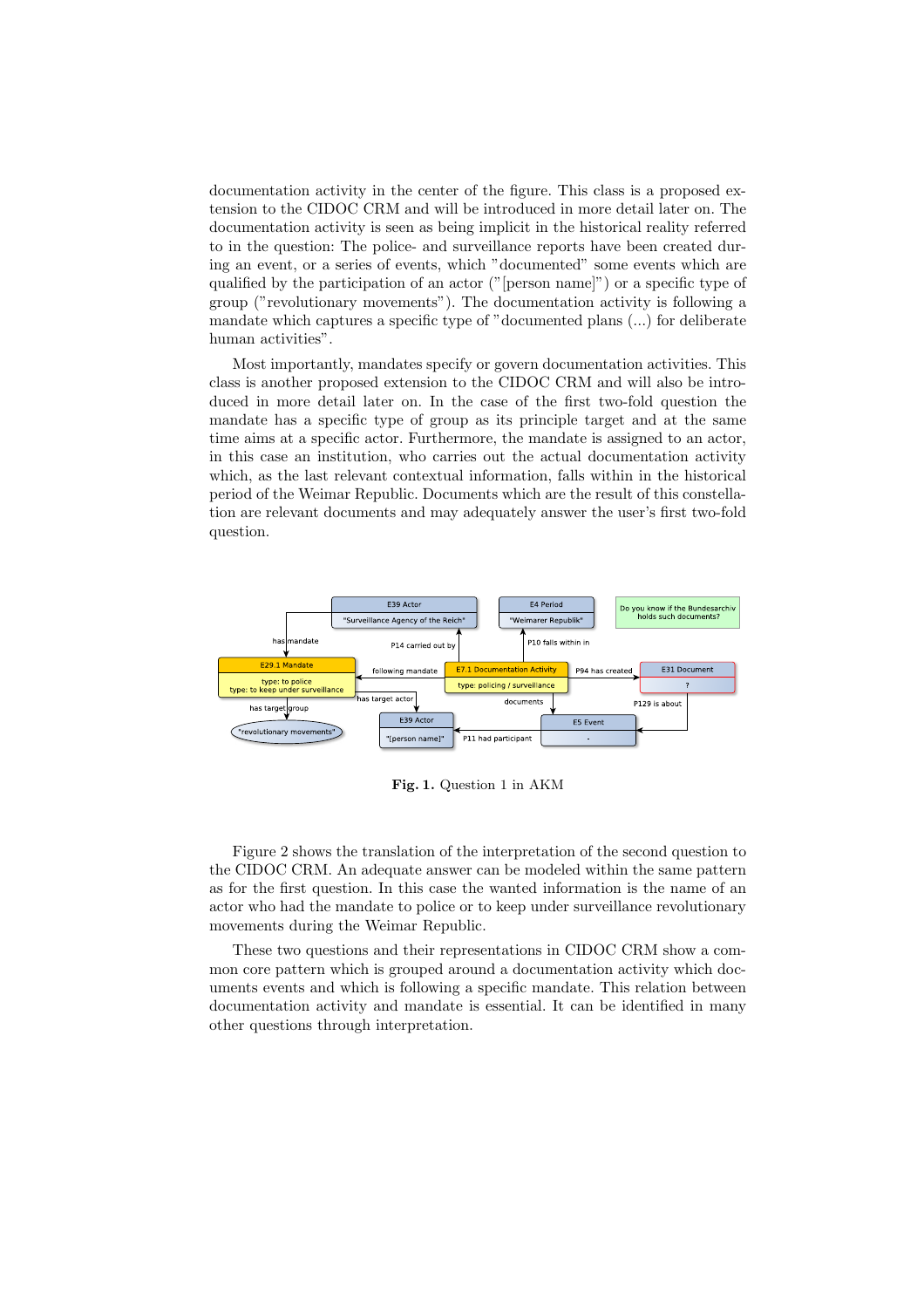

Fig. 2. Question 1 in AKM

#### 5.2 Example 2

The second example shows that seemingly different questions exhibit very similar patterns and that documentation activities based on mandates may cover a broad range of different types of activities. Furthermore, some finer notions like selfdocumentation and documentation of others are introduced in this example.

Context: In 1980, a delegation of the FDGB lead by Harry Tisch laid down a wreath of flowers in Oradour. The visit was part of a trip of the FDGB to France (demonstration in Limoges, reception and meeting with the FKP and CGT in Paris). At this time, Tisch was also a member of the Politbüro of the  $ZK$  of the SED.

Question 1: Where can documents be found about the planning [of this trip]... Question 2: ...and the report on this trip?

Question 3: In your opinion, has such a trip been discussed or, at least, been approved in the ZK?

The first question asks for documents about the planning of the trip to France while the second question asks for the report on this trip. In both cases the documents refer to the same event "Trip to France" but they are the result of two distinct activities. The first one, the planning activity, happens prior to the actual trip and does not directly document the trip but series of planning events. The second documentation activity, the reporting activity, produces one or more documents which report on the trip event itself. Both questions ask for pointers to documents as the result of their respective documentation activity.

Figure 3 combines the first and second question and their interpretations. The documents are the result of documentation activities which document events which were involved in the planning of the trip to France. In the case of the second question, the documents are the result of a documentation activity reporting on the event "Trip to France". Necessarily, both documentation activities followed a mandate to do so and were carried about some actor.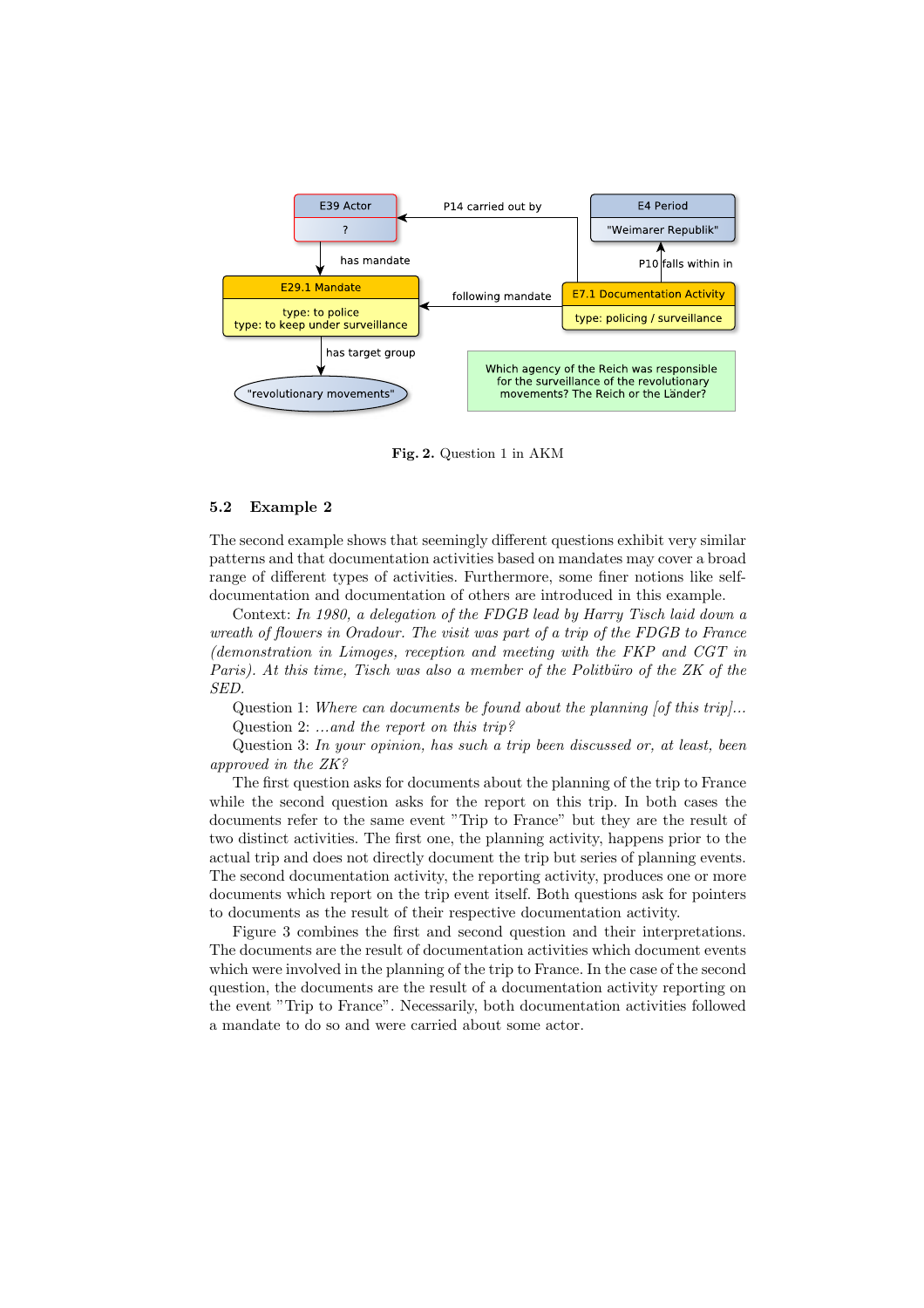

Fig. 3. Questions 1 and 2 in AKM

The third question should adumbrate some more difficult issue in terms of interpretation and translation of questions. The question asks if a specific actor, the "ZK"<sup>11</sup>, had discussed or approved a specific event, the trip to France.

First of all, it is important to remember that the patterns are about the general and generic relations between certain entities and not about the many specific qualities of these connections: it is not relevant if the relation between a document and an event is one of "discusses" or "approves" but that, on the most generic semantic level, it is a relation of "aboutness". It is the genuine task of the researcher to read and interpret the documents in order to find out about the qualitative aspect if the ZK did in fact "discuss" and, even more, did "approve" something. The pattern is a means for the researcher to discover potentially relevant documents. One tentative inference which might be drawn from a knowledge base which instantiates this ontological model is that the ZK, or more precisely some members of this group, must have had knowledge of the event "Trip to France".

Therefore, relevant documents for an adequate answer include those ones which are about events during which the actor ZK was present and which in some way refer to the event "Trip to France". An example for such an event could be the planning event from the first question. Figure 4 shows another possible scenario where the ZK carried out a committee meeting during which the trip to France has been mentioned and which has been documented through minutes.

Again, the minutes are the result of a documentation activity which follows a mandate to take minutes. In this case, the ZK is the actor who not only follows this mandate and carries out the documentation but also conducted the event which is being documented. This is a kind of *self-documentation* as opposed

<sup>&</sup>lt;sup>11</sup> "ZK" is the abbreviation for *Zentralkomittee* ("central committee") which belonged to the Sozialistische Einheitspartei Deutschland (SED).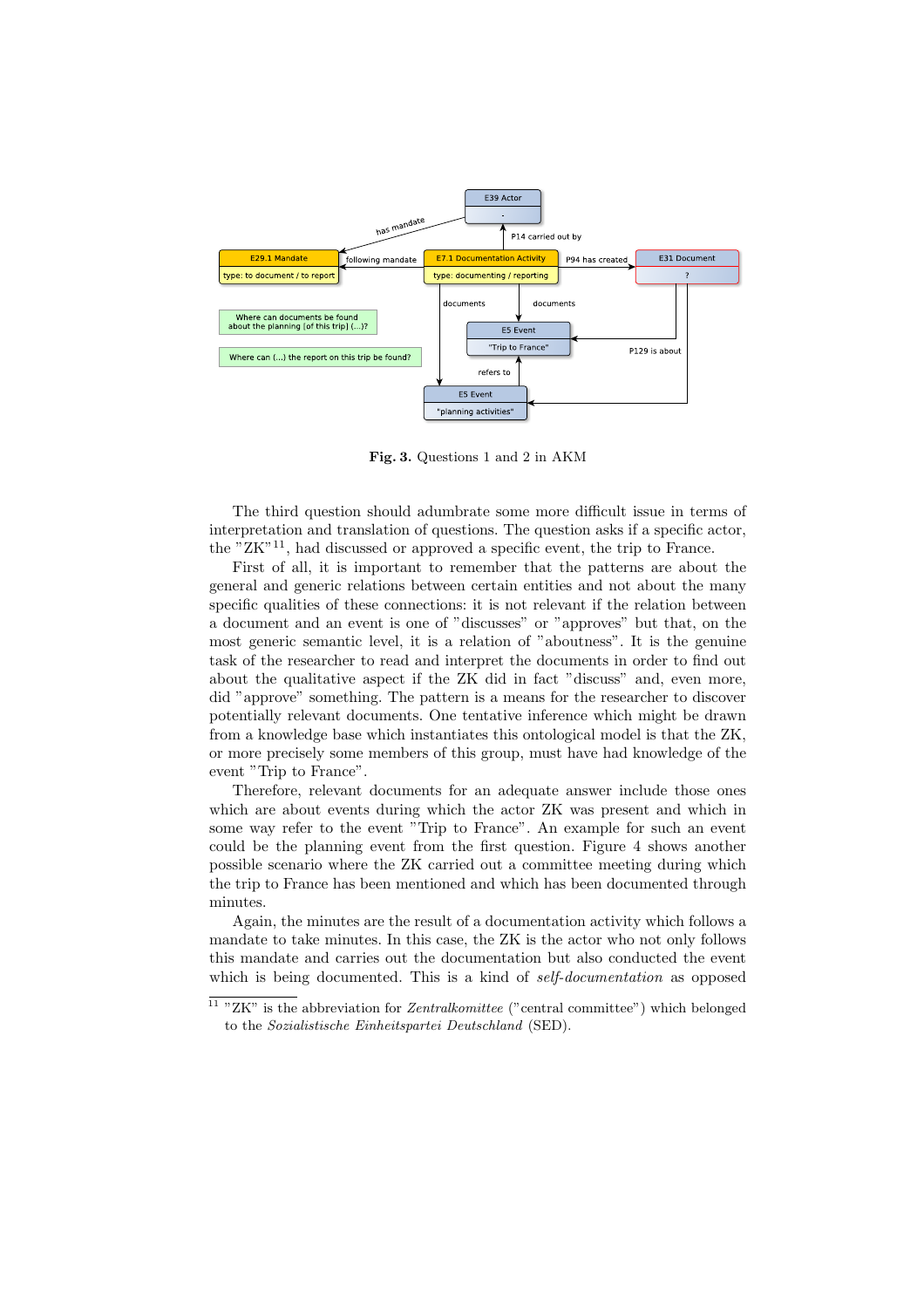

Fig. 4. Questions 3 in AKM

to the documentation of others in the case of surveillance and will be briefly discussed in the next section.

## 6 The Documentation-Activity Pattern

The examples previously discussed exhibit a shared pattern which is able to accommodate a broad range of different questions and their probable interpretation in terms of adequate answers. This section will introduce the current draft of the Documentation-Activity pattern as shown in figure 5. So far, this pattern appears to be one of the most prominent and complex results from the analysis of the user questions.<sup>12</sup>

At the core of this pattern resides a new proposed class  $E\mathcal{T}$ .1 Documentation Activity. This new event class is an extension to the CIDOC CRM in order to appropriately capture the essentials of activities which, literally speaking, document E5 Events and which create one or more E31 Documents. It is a sub-class of E65 Creation and not of E7 Activity because a characteristic feature of the documentation activity is the creation of documents and only events of the type E65 Creation "result in the creation of conceptual items or immaterial products" through P94 has created. Furthermore, the scope of  $E7.1$  Documentation Activity is more specific than that of  $E65$  Creation in that documentation activities document E5 Events and, most importantly, follow a mandate. The representation of the fact that a documentation activity follows a mandate led to the introduction of a new property called follows mandate.

The E29.1 Mandate is the second proposed extension to the CIDOC CRM as a sub-class of E29 Design or Procedure. The mandate formulates the principle scope of application for documentation activities in that it specifies who has the mandate to execute the documentation activity and which specific actors, types

<sup>&</sup>lt;sup>12</sup> While the analysis of the questions is on-going and no reliable evidence based on the current research sample can be provided at this point, an estimate of at least 30% of all questions in the sample might be adequately covered by this pattern either partially or in full.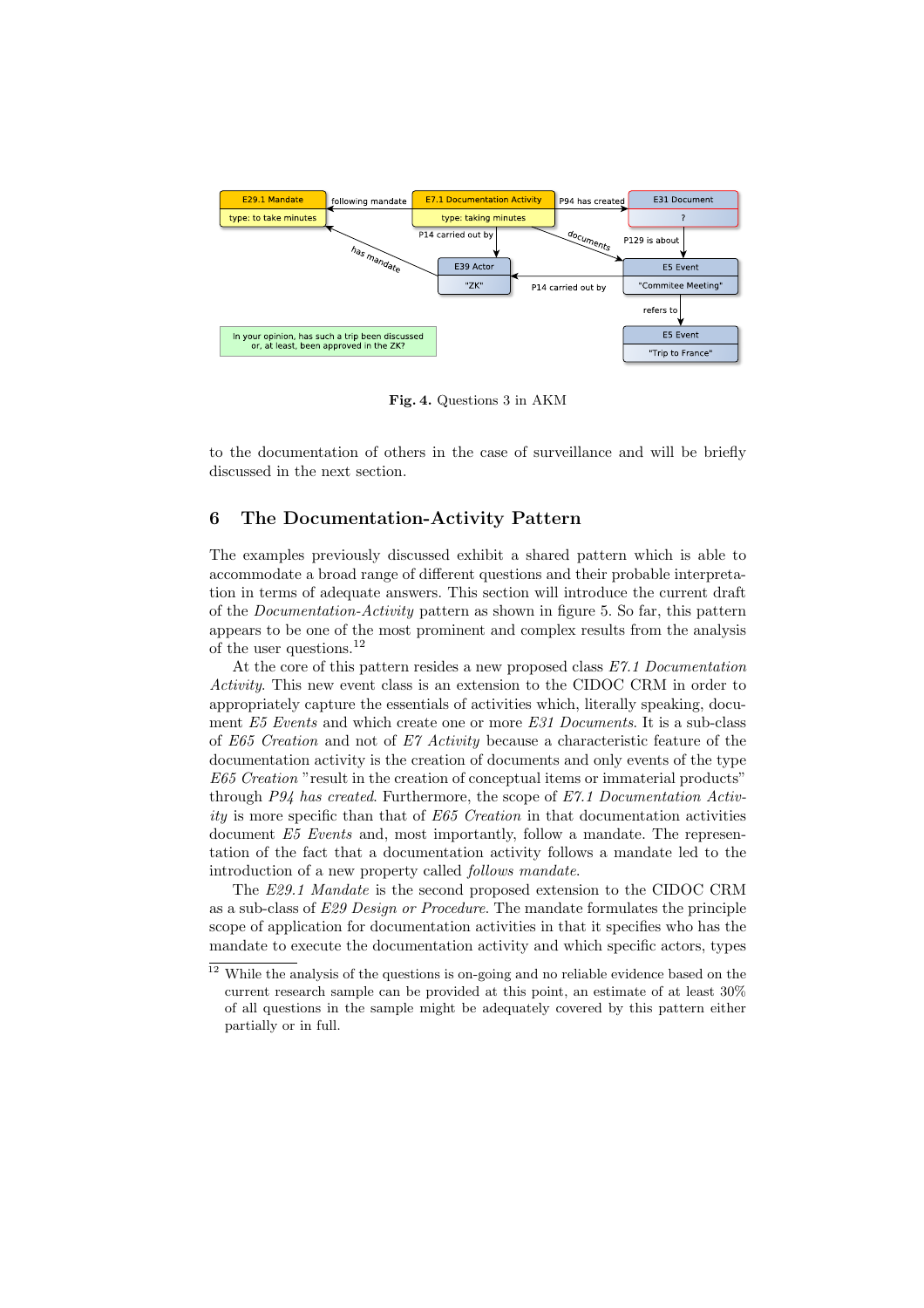

Fig. 5. The current draft of the Documentation-Activity pattern

of actors, or types of activities may be the target. In order to appropriately describe these target relations new properties – target function, target group, target actor, and has mandate – have been introduced.

The E7.1 Documentation Activity and the E29.1 Mandate related through follows mandate constitute the essential core of the identified common pattern: The documentation of events according to standing mandates producing documents which can be found in the archive. This mandate-based documentation (auftragsgemäße Dokumentation) can not be adequately represented with  $E65$ Creation and E29 Design or Procedure. The pattern allows to draw conclusions on the probability that specific types of events have been documented and that traces can be expected in the archive.

The documentation activity and its contextual classes can be seen as being part of a description of the historical reality as given in the user's question. The mandate, on the other hand, belongs to an intentional level (Absichtsebene) where principles are formulated which are meant to formally govern the historical reality and which might find their expression in documents. These documents are the point where this ontological representation of the historical reality would intersect with the one of the archival domain of record keeping as indicated in figure 5. It is important to note that an E31 Document is not a physical item but "comprises identifiable immaterial items that make propositions about reality". A physical materialization of an E31 Document in the archive may be an E33 Linguistic Object which "comprises identifiable expressions in natural language or languages". Here, a model of expressions of documents in the archive is not included.<sup>13</sup>

 $^{13}$  Cf. [18] for an approach to mapping EAD to the CIDOC CRM.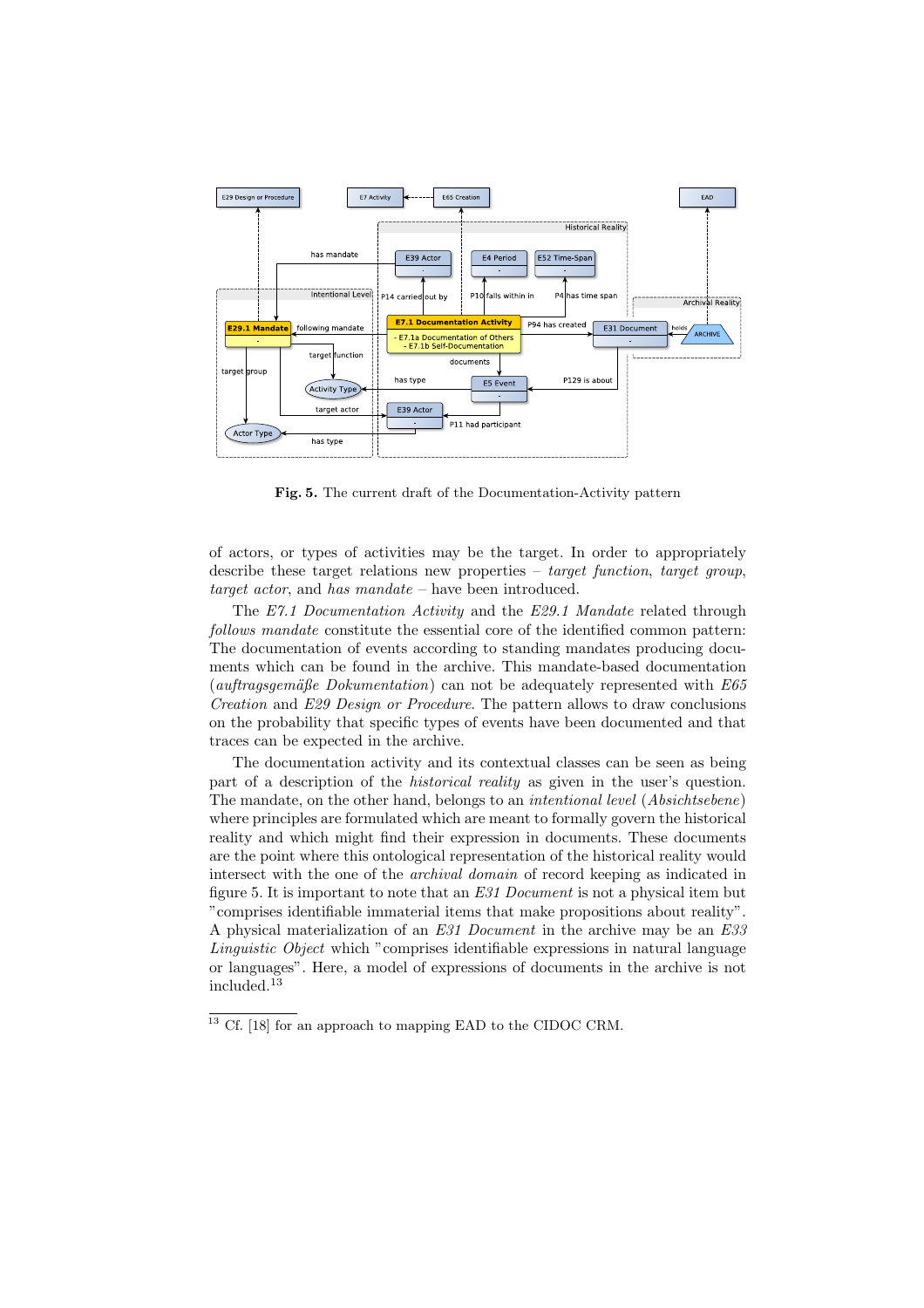The analysis of the questions is on-going and changes to the pattern might occur and there are other aspects which appear to be relevant. The official and unofficial nature of a document, for example, seems to be another important aspect. This point cannot be discussed in any detail in this paper, however, if a document is official or unofficial is most likely determined by the circumstances of its publication. As already mentioned, the examples also show cases in which the documentation activity is carried out by the same actor who is also responsible for the documented activity. This is a kind of self-documentation giving an "official account" (Rechenschaftsbericht) such as proceedings, government statements etc. In the Documentation Activity pattern this can be expressed by two principle sub-types E7.1a Self-Documentation and E7.1b Documentation of Others.

### 7 Conclusion

This paper introduced the draft of the *Documentation-Activity* pattern which is part of the Archival Knowledge Model (AKM). The AKM is an ontological model which comprises representations of general patterns found in archival user inquiries and their interpretations.

Such an ontological model can help to bridge the semantic gap between traditional archival documentation and organizing principles and the conceptualizations employed by different kinds of users and support building search and discovery systems which are able to better respond to pattern-oriented questions. As a formal model, the AKM could also inform the design of archival metadata schemas or new archival "cataloging rules" as, for example, that titles of series or files should not be plain text but structured according to patterns like the Documentation-Activity pattern.

## References

- 1. Unsworth, J.: Scholarly primitives: What methods do humanities researchers have in common, and how might our tools reflect this? (2000)
- 2. Menne-Haritz, A.: Access: The reformulation of an archival paradigm. Archival Science 1 (2001)
- 3. Cox, R.: Revisiting the archival finding aid. Journal of Archival Organization 5(4) (2008)
- 4. Craig, B.: Perimeters withfences?or thresholds with doors? two views of a border. American Archivist 66(1) (2003)
- 5. Sinn, D.: Room for archives? use of archival materials in no gun ri research. Archival Science 10(2) (2010)
- 6. Anderson, I.G.: Are you being served? historians and the search for primary sources. Archivaria (58) (2004)
- 7. Doerr, M., Iorizzo, D.: The dream of a global knowledge network: A new approach. Journal on Computing and Cultural Heritage 1(1) (2008)
- 8. Dworman, G.O., Kimbrough, S.O., Patch, C.: On pattern-directed search of archives and collections. Journal of the American Society for Information Science 51(1) (2000)